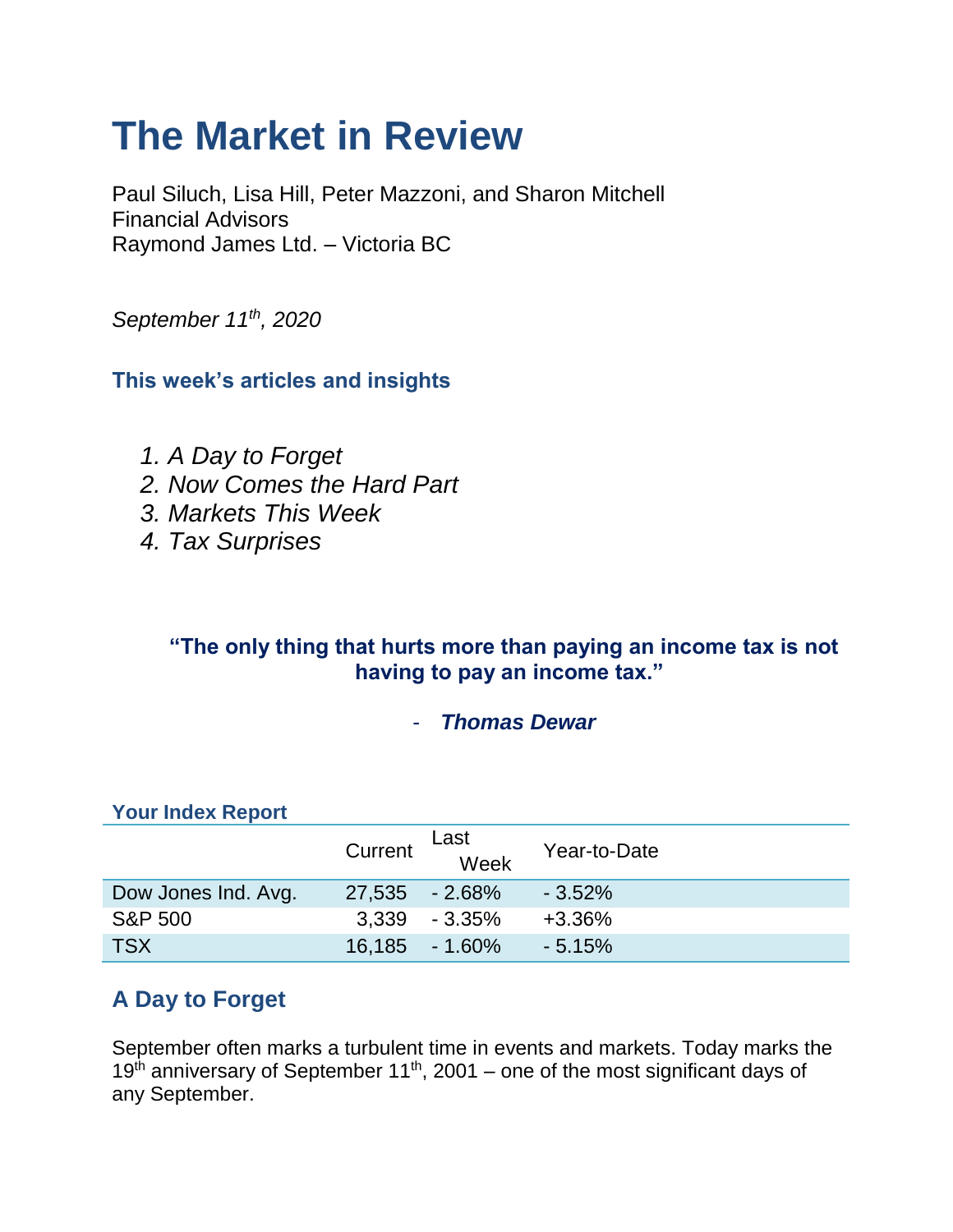There will be much commentary written about the day we now call 9/11, and some will even attempt to compare what happened then with the pandemic today. We will leave that to the philosophers and statisticians. Instead, we will focus on what happened before and after.

Before September of 2001, few were worried about suicide bombers. This was a true "black swan" moment that no one expected. We were worried about the ongoing recession, a result of the bursting of the dot.com bubble almost two years earlier. The US Federal Reserve had cut interest rates seven times already, and were handing out \$600 tax rebate cheques to boost spending by August of 2001. The major trend for stocks was downward and the destruction of the Twin Towers on September 11<sup>th</sup> only furthered the decline. Stocks would not hit their true bottom until July of 2002.

Today, markets are still pointed higher, despite all the world's problems.

In 2001, the world was far more accepting of globalization. The attack on the US resulted in a united global coalition to oust the Taliban from Afghanistan. This was followed by the invasion of Iraq in 2003. These united efforts didn't end the problems, however – they aggravated them. Iraq became a quagmire, Iran became emboldened, Syria, Libya, Tunisia, Egypt, Sudan, Yemen, and now Lebanon have been destabilized. History will not be kind to this particular chapter of globalism.

19 years later, things could not be more different. The US has pulled its troops from almost every country (including its allies), the UK is breaking away from Europe, and every western nation feels some sense of isolation. Globalism has given way to nationalism everywhere.

Before September of 2001, we boarded flights with little screening, carried scissors and 4-inch blades into the airplane cabin without a second thought, and spent relatively little on border security. Today, we have to surrender our nail clippers and shoes, and Homeland Security's budget is close to US \$50 billion per year. The pandemic of 2020 will only increase screening costs, and likely border expenses as well.

## **Now Comes the Hard Part**

Today, we have over 100 vaccines in development. Several are close to final approval, pending successful testing data. Russia and China aren't bothering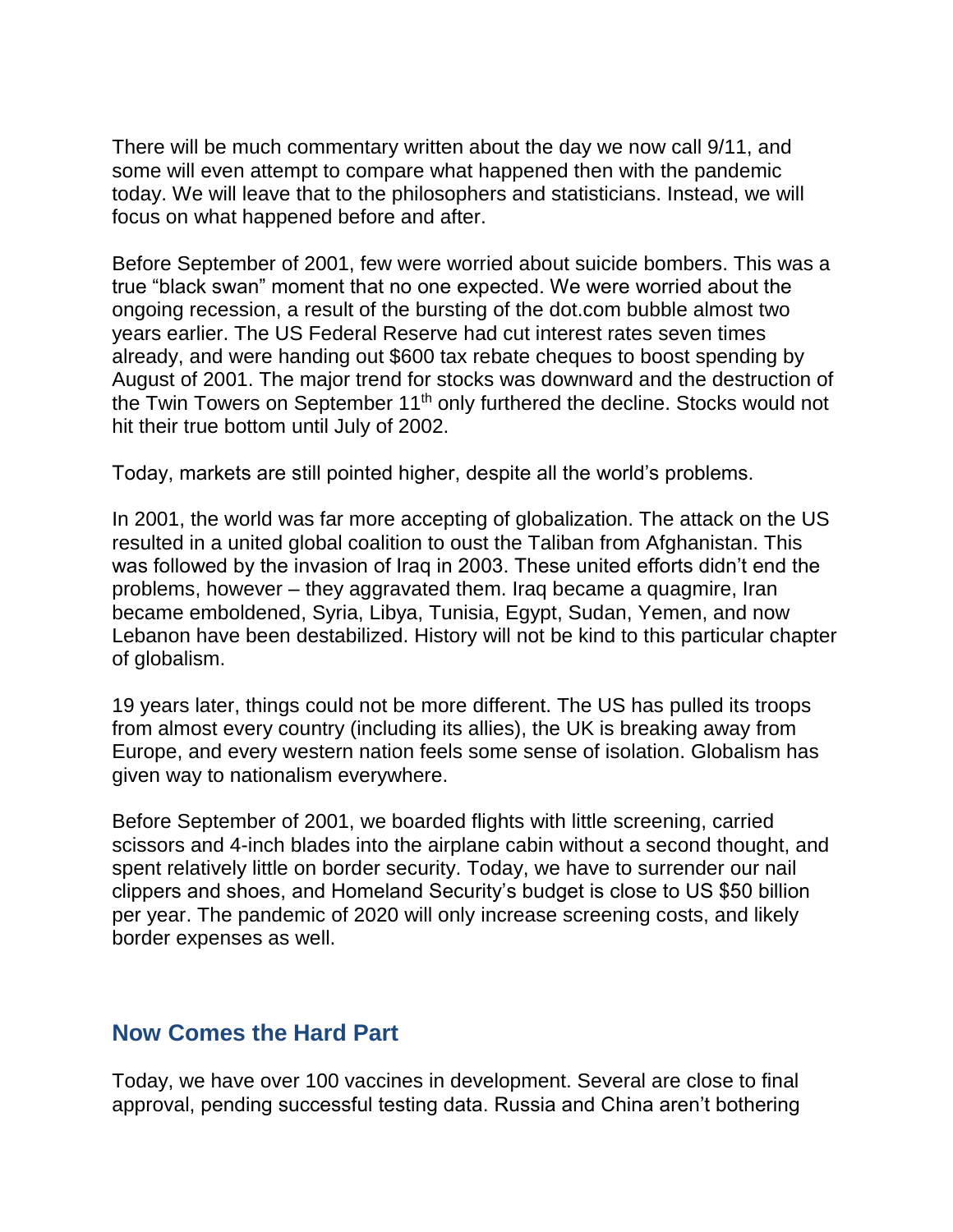with final tests - the Chinese government has already inoculated over 300,000 people with its experimental vaccine well in advance of final safety results. Being first across the finish line is all that matters, it appears. Despite a rise in new cases, deaths from Covid-19 have declined sharply, which suggests the virus war is close to being already over.

Now, there is still a long way to delivering a vaccine to the world's 7.8 billion people. The International Air Transport Association calculates it will take close to 8,000 747 airplanes to deliver a single dose to everyone all at once.

The harder part, though, will be learning to live without stimulus.

The largest episode of monetary and government expansion before today was in World War II. Total US debt compared to national Gross Domestic Product is only now approaching the level experienced at the end of 1945:



Copyright 2020 Ned Davis Research, Inc. Further distribution prohibited without prior permission. All Rights Reserved.<br>See NDR Disclaimer at www.ndr.com/copyright.html. For data vendor disclaimers refer to www.ndr.com/vend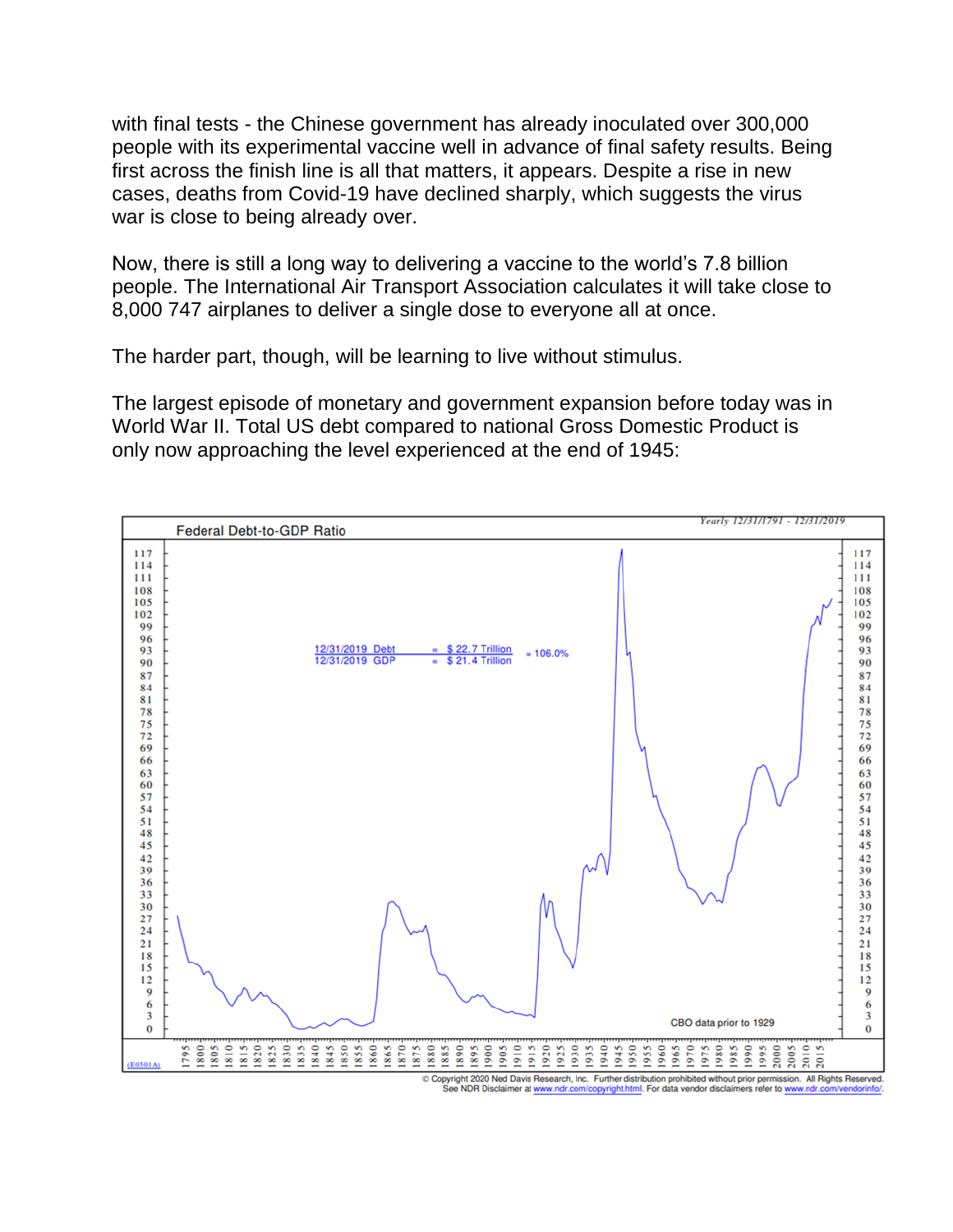However, even though the Allied victory was all but determined by the beginning of 1945, formal peace was not declared until September of that year. Stimulus measures did not end until June of 1946 when price controls were finally removed. This resulted in a burst of inflation just as millions of soldiers returned home. A post-war recession began, and stocks would not hit new highs until 1950.

#### **Markets This Week**

Stocks markets went a little crazy in August. Tesla (**NASDAQ TSLA**) rose 74% in one month alone, which is just one example of too much money chasing a few stocks. September's slump is the unwinding of some of this speculation. It is nothing more than that.

However, it is also happening during a time of increasing uncertainty. For example, divorces in the U.S. rose 34% in the second quarter during the lock down, and 1.8 million firearms were sold in August—a 57.8% increase over August of last year.

Political uncertainty is also an issue in the US. Should we worry? In the short term, it matters somewhat, but over a few years, it doesn't at all.

Manulife shows the impact on US markets when the sitting US presidential party changes – markets rise +5.71% in the year following – versus staying in power – markets rise +15.44% in the year following. So, it matters in the year after the election. However, over the 4-year term, the results are almost exactly the same: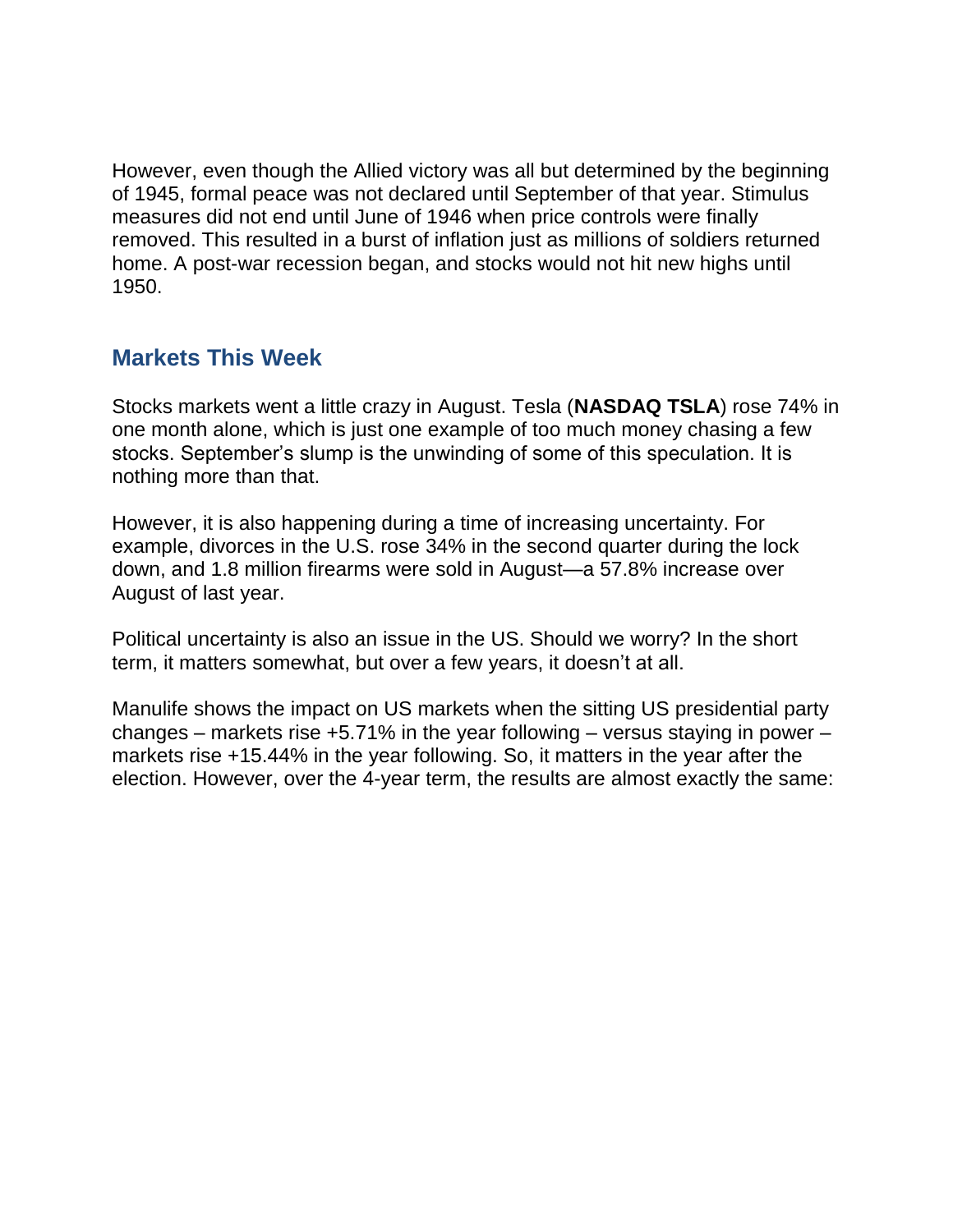#### Average S&P 500 Total Returns



Source: Manulife Investment Management, Bloomberg, as of December 31, 2019

Elections often spur an abundance of promises and threats from politicians, and these can impacts stocks. Health care ("you charge too much!") and banks ("you lend too little!") are frequent targets during election cycles, which means shares in companies in these two industries can get beaten down before a major election. This time is no different. Even though profits and dividends have been good, performance has suffered. Dividend portfolios like ours own both groups.

We are looking forward to the election being decided once and for all. Once the voting is over, both health care and bank stocks should rally.

#### **Tax Surprises**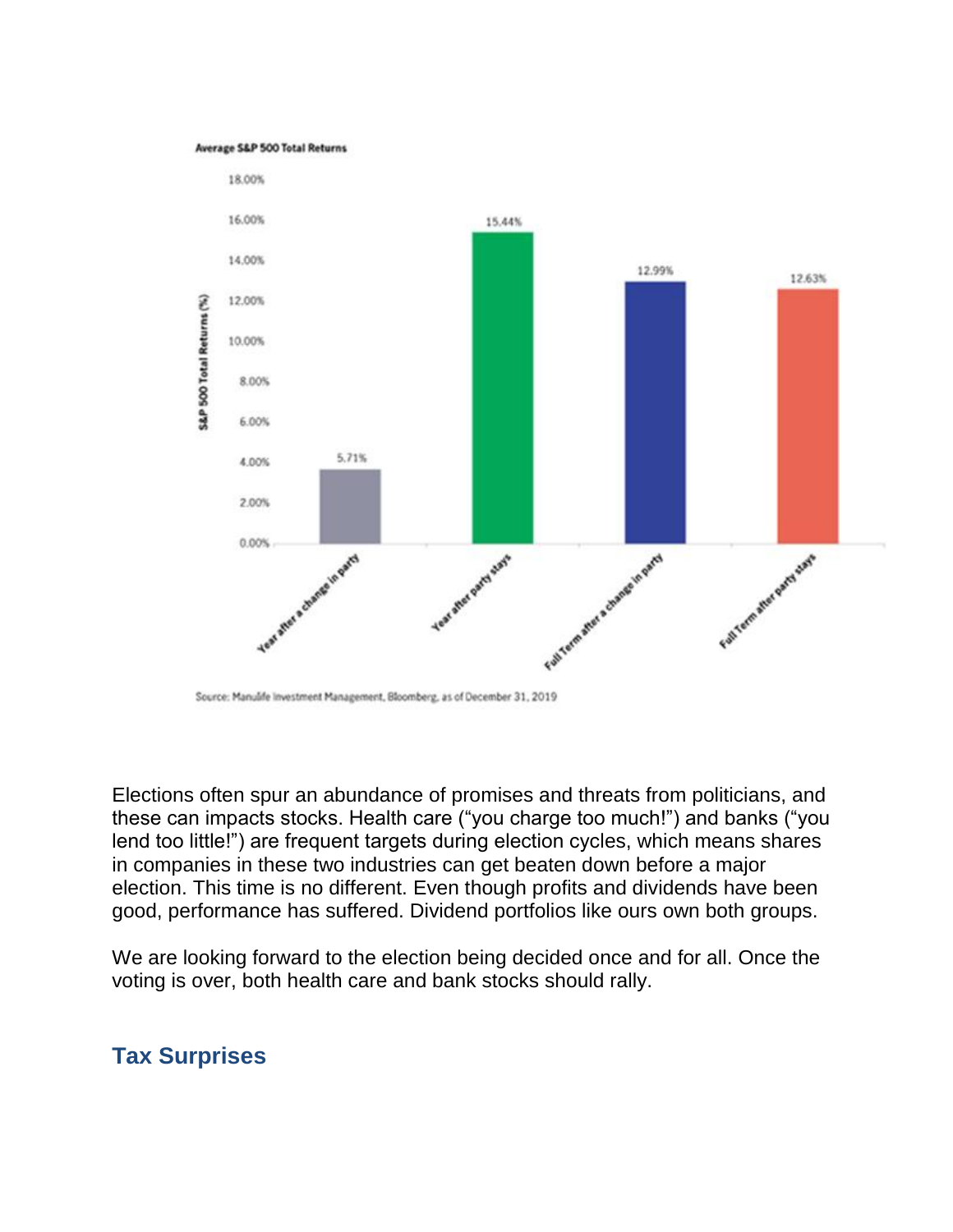The word "tax" derives from the Latin "taxare", which means "to name, to appraise." It is another thing that appears more often in September than in other parts of the year.

For example, The US Revenue Act was hatched in September of 1913 and approved on October 3<sup>rd</sup> of that year, making it the first federal income tax of the 20<sup>th</sup> century. Canada followed with its own "temporary" personal income tax in September of 1917. We are still waiting for this "temporary" tax to expire.

There is no end of creativity when it comes to what to tax, either. The US introduced a tax on tobacco in September of 1862 and Russia put a tax on beards in 1689.

There is no real reason for government to enact tax hikes mainly in September, unless it is because vacation has ended and they realize they are out of money. Canada is about to introduce its new Canadian Fuel Standard tax on oil and gas this month, which is a carbon tax on top of the existing carbon tax already in effect. The pandemic spending has a price, and part of it will be higher taxes.

Shaving saved men money in old Russia, but it is not so easy to dodge the taxman today.

## *Thank you for your referrals this month! They are always handled with great care and discretion.*

#### **[http://www.dividendvaluepartners.com](https://urldefense.proofpoint.com/v2/url?u=http-3A__www.dividendvaluepartners.com&d=DwMFAw&c=K3dQCUGiI1B95NJ6cl3GoyhMW2dvBOfimZA-83UXll0&r=_6MBBSGYsFznIBwslhTiqBKEz4pHUCTd_9tbh_EpUMY&m=scBAtuMDuWZwK1IVr5YXjdB6aRS-faGHAMq3jOn6sJU&s=enZqe4ZgcjH_33x5dT-vZq9A37d4AhNkXvjc6AbmYww&e=)**

We thank you for your business and your referrals and we hope you find our site user friendly and informative. We welcome your comments.

#### **How to contact us:**

[paul.siluch@raymondjames.ca](https://owa-kel.raymondjames.ca/owa/redir.aspx?SURL=z0BxOCXDlQ-Aad1f_a9igaARxm5Rd1VXE7UcmD4mZ3IZiacj7DPTCG0AYQBpAGwAdABvADoAcABhAHUAbAAuAHMAaQBsAHUAYwBoAEAAcgBhAHkAbQBvAG4AZABqAGEAbQBlAHMALgBjAGEA&URL=mailto%3apaul.siluch%40raymondjames.ca) [lisa.hill@raymondjames.ca](https://owa-kel.raymondjames.ca/owa/redir.aspx?SURL=glaBgdTdxPMFpiw4eumg-PzZXpo9vJyObrXLs1TKtIAZiacj7DPTCG0AYQBpAGwAdABvADoAbABpAHMAYQAuAGgAaQBsAGwAQAByAGEAeQBtAG8AbgBkAGoAYQBtAGUAcwAuAGMAYQA.&URL=mailto%3alisa.hill%40raymondjames.ca) [peter.mazzoni@raymondjames.ca](https://owa-kel.raymondjames.ca/owa/redir.aspx?SURL=3c7mDL9-cZxYXt7CvkOu20QVFy1WCaDQxUZ3BQE6vecZiacj7DPTCG0AYQBpAGwAdABvADoAcABlAHQAZQByAC4AbQBhAHoAegBvAG4AaQBAAHIAYQB5AG0AbwBuAGQAagBhAG0AZQBzAC4AYwBhAA..&URL=mailto%3apeter.mazzoni%40raymondjames.ca)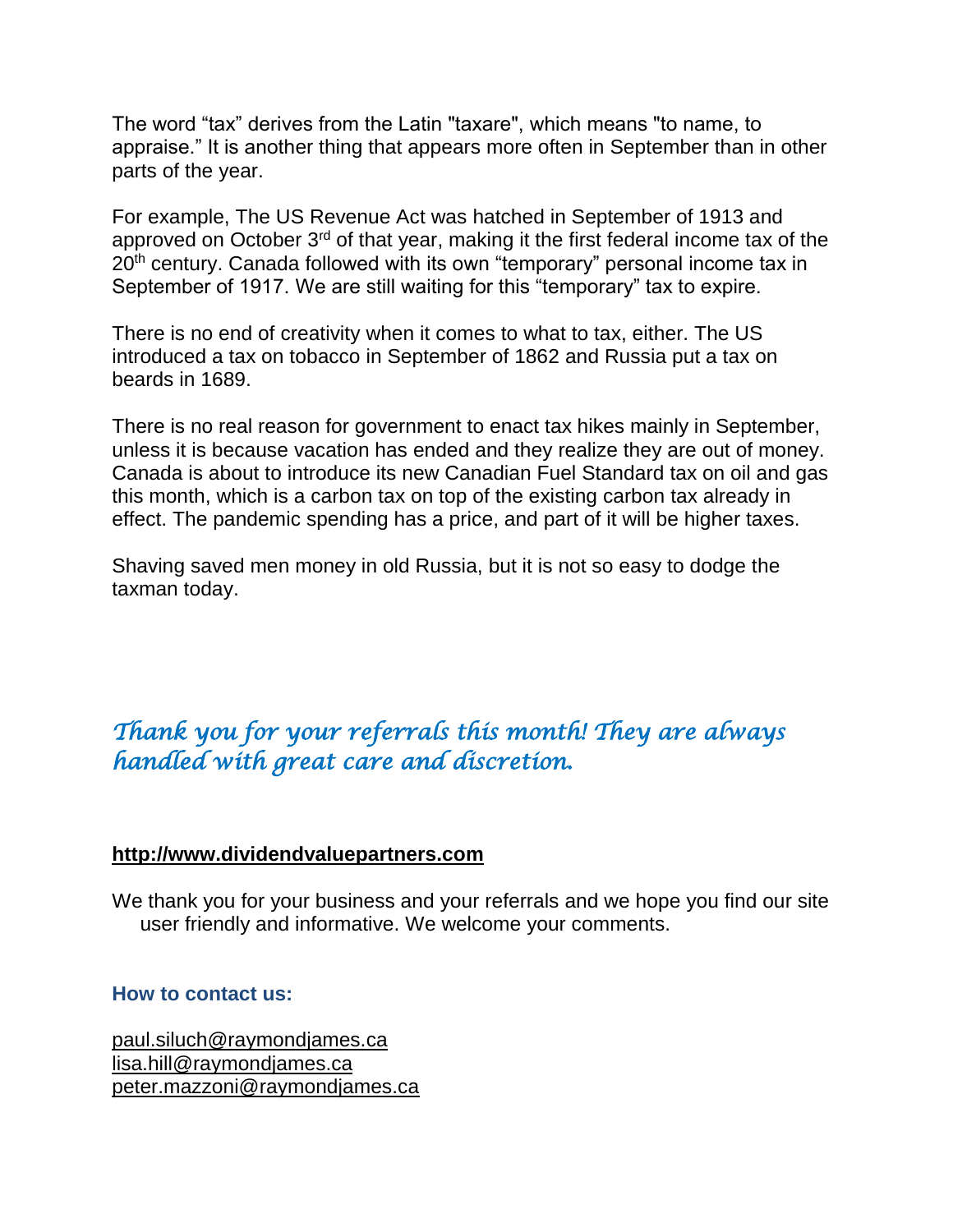#### (250) 405-2417

#### *Disclaimers*

*[The information contained in this newsletter was obtained from sources believed to be reliable, however, we cannot](https://owa-kel.raymondjames.ca/owa/redir.aspx?SURL=z0BxOCXDlQ-Aad1f_a9igaARxm5Rd1VXE7UcmD4mZ3IZiacj7DPTCG0AYQBpAGwAdABvADoAcABhAHUAbAAuAHMAaQBsAHUAYwBoAEAAcgBhAHkAbQBvAG4AZABqAGEAbQBlAHMALgBjAGEA&URL=mailto%3apaul.siluch%40raymondjames.ca)  represent that it is accurate or complete. [It is provided as a general source of information and should not be](https://owa-kel.raymondjames.ca/owa/redir.aspx?SURL=z0BxOCXDlQ-Aad1f_a9igaARxm5Rd1VXE7UcmD4mZ3IZiacj7DPTCG0AYQBpAGwAdABvADoAcABhAHUAbAAuAHMAaQBsAHUAYwBoAEAAcgBhAHkAbQBvAG4AZABqAGEAbQBlAHMALgBjAGEA&URL=mailto%3apaul.siluch%40raymondjames.ca)  [considered personal investment advice or solicitation to buy or sell securities.](https://owa-kel.raymondjames.ca/owa/redir.aspx?SURL=z0BxOCXDlQ-Aad1f_a9igaARxm5Rd1VXE7UcmD4mZ3IZiacj7DPTCG0AYQBpAGwAdABvADoAcABhAHUAbAAuAHMAaQBsAHUAYwBoAEAAcgBhAHkAbQBvAG4AZABqAGEAbQBlAHMALgBjAGEA&URL=mailto%3apaul.siluch%40raymondjames.ca) The views expressed are those of the [authors, Paul Siluch and Lisa Hill, and not necessarily those of Raymond James Ltd.](https://owa-kel.raymondjames.ca/owa/redir.aspx?SURL=z0BxOCXDlQ-Aad1f_a9igaARxm5Rd1VXE7UcmD4mZ3IZiacj7DPTCG0AYQBpAGwAdABvADoAcABhAHUAbAAuAHMAaQBsAHUAYwBoAEAAcgBhAHkAbQBvAG4AZABqAGEAbQBlAHMALgBjAGEA&URL=mailto%3apaul.siluch%40raymondjames.ca) Commissions, trailing commissions, management [fees and expenses all may be associated with mutual funds.](https://owa-kel.raymondjames.ca/owa/redir.aspx?SURL=z0BxOCXDlQ-Aad1f_a9igaARxm5Rd1VXE7UcmD4mZ3IZiacj7DPTCG0AYQBpAGwAdABvADoAcABhAHUAbAAuAHMAaQBsAHUAYwBoAEAAcgBhAHkAbQBvAG4AZABqAGEAbQBlAHMALgBjAGEA&URL=mailto%3apaul.siluch%40raymondjames.ca) Please read the prospectus before investing. [The indicated rates of return are the historical annual compounded total returns including changes](https://owa-kel.raymondjames.ca/owa/redir.aspx?SURL=z0BxOCXDlQ-Aad1f_a9igaARxm5Rd1VXE7UcmD4mZ3IZiacj7DPTCG0AYQBpAGwAdABvADoAcABhAHUAbAAuAHMAaQBsAHUAYwBoAEAAcgBhAHkAbQBvAG4AZABqAGEAbQBlAHMALgBjAGEA&URL=mailto%3apaul.siluch%40raymondjames.ca)  [in unit value and reinvestment of all distributions and do not take into account sales, redemption, distribution or](https://owa-kel.raymondjames.ca/owa/redir.aspx?SURL=z0BxOCXDlQ-Aad1f_a9igaARxm5Rd1VXE7UcmD4mZ3IZiacj7DPTCG0AYQBpAGwAdABvADoAcABhAHUAbAAuAHMAaQBsAHUAYwBoAEAAcgBhAHkAbQBvAG4AZABqAGEAbQBlAHMALgBjAGEA&URL=mailto%3apaul.siluch%40raymondjames.ca)  [optional charges or income taxes payable by any security holder that would have reduced returns. Mutual funds are](https://owa-kel.raymondjames.ca/owa/redir.aspx?SURL=z0BxOCXDlQ-Aad1f_a9igaARxm5Rd1VXE7UcmD4mZ3IZiacj7DPTCG0AYQBpAGwAdABvADoAcABhAHUAbAAuAHMAaQBsAHUAYwBoAEAAcgBhAHkAbQBvAG4AZABqAGEAbQBlAHMALgBjAGEA&URL=mailto%3apaul.siluch%40raymondjames.ca)  [not guaranteed, their values change frequently and past performance may not be repeated.](https://owa-kel.raymondjames.ca/owa/redir.aspx?SURL=z0BxOCXDlQ-Aad1f_a9igaARxm5Rd1VXE7UcmD4mZ3IZiacj7DPTCG0AYQBpAGwAdABvADoAcABhAHUAbAAuAHMAaQBsAHUAYwBoAEAAcgBhAHkAbQBvAG4AZABqAGEAbQBlAHMALgBjAGEA&URL=mailto%3apaul.siluch%40raymondjames.ca) This newsletter is [intended for distribution only in those jurisdictions where Raymond James Ltd. is registered as a dealer in](https://owa-kel.raymondjames.ca/owa/redir.aspx?SURL=z0BxOCXDlQ-Aad1f_a9igaARxm5Rd1VXE7UcmD4mZ3IZiacj7DPTCG0AYQBpAGwAdABvADoAcABhAHUAbAAuAHMAaQBsAHUAYwBoAEAAcgBhAHkAbQBvAG4AZABqAGEAbQBlAHMALgBjAGEA&URL=mailto%3apaul.siluch%40raymondjames.ca)  securities. [Any distribution or dissemination of this newsletter in any other jurisdiction is strictly prohibited.](https://owa-kel.raymondjames.ca/owa/redir.aspx?SURL=z0BxOCXDlQ-Aad1f_a9igaARxm5Rd1VXE7UcmD4mZ3IZiacj7DPTCG0AYQBpAGwAdABvADoAcABhAHUAbAAuAHMAaQBsAHUAYwBoAEAAcgBhAHkAbQBvAG4AZABqAGEAbQBlAHMALgBjAGEA&URL=mailto%3apaul.siluch%40raymondjames.ca) This [newsletter is not intended for nor should it be distributed to any person in the USA. Raymond James Ltd. is a member](https://owa-kel.raymondjames.ca/owa/redir.aspx?SURL=z0BxOCXDlQ-Aad1f_a9igaARxm5Rd1VXE7UcmD4mZ3IZiacj7DPTCG0AYQBpAGwAdABvADoAcABhAHUAbAAuAHMAaQBsAHUAYwBoAEAAcgBhAHkAbQBvAG4AZABqAGEAbQBlAHMALgBjAGEA&URL=mailto%3apaul.siluch%40raymondjames.ca)  [of the Canadian Investor Protection Fund.](https://owa-kel.raymondjames.ca/owa/redir.aspx?SURL=z0BxOCXDlQ-Aad1f_a9igaARxm5Rd1VXE7UcmD4mZ3IZiacj7DPTCG0AYQBpAGwAdABvADoAcABhAHUAbAAuAHMAaQBsAHUAYwBoAEAAcgBhAHkAbQBvAG4AZABqAGEAbQBlAHMALgBjAGEA&URL=mailto%3apaul.siluch%40raymondjames.ca)* 

*Raymond James [does not accept orders and/or instructions regarding your account by e-mail, voice mail, fax or any](https://owa-kel.raymondjames.ca/owa/redir.aspx?SURL=z0BxOCXDlQ-Aad1f_a9igaARxm5Rd1VXE7UcmD4mZ3IZiacj7DPTCG0AYQBpAGwAdABvADoAcABhAHUAbAAuAHMAaQBsAHUAYwBoAEAAcgBhAHkAbQBvAG4AZABqAGEAbQBlAHMALgBjAGEA&URL=mailto%3apaul.siluch%40raymondjames.ca)  alternate method. [Transactional details do not supersede normal trade confirmations or statements.](https://owa-kel.raymondjames.ca/owa/redir.aspx?SURL=z0BxOCXDlQ-Aad1f_a9igaARxm5Rd1VXE7UcmD4mZ3IZiacj7DPTCG0AYQBpAGwAdABvADoAcABhAHUAbAAuAHMAaQBsAHUAYwBoAEAAcgBhAHkAbQBvAG4AZABqAGEAbQBlAHMALgBjAGEA&URL=mailto%3apaul.siluch%40raymondjames.ca) E-mail sent [through the Internet is not secure or confidential.](https://owa-kel.raymondjames.ca/owa/redir.aspx?SURL=z0BxOCXDlQ-Aad1f_a9igaARxm5Rd1VXE7UcmD4mZ3IZiacj7DPTCG0AYQBpAGwAdABvADoAcABhAHUAbAAuAHMAaQBsAHUAYwBoAEAAcgBhAHkAbQBvAG4AZABqAGEAbQBlAHMALgBjAGEA&URL=mailto%3apaul.siluch%40raymondjames.ca) We reserve the right to monitor all e-mail.*

*[Any information provided in this e-mail has been prepared from sources believed to be reliable, but is not guaranteed](https://owa-kel.raymondjames.ca/owa/redir.aspx?SURL=z0BxOCXDlQ-Aad1f_a9igaARxm5Rd1VXE7UcmD4mZ3IZiacj7DPTCG0AYQBpAGwAdABvADoAcABhAHUAbAAuAHMAaQBsAHUAYwBoAEAAcgBhAHkAbQBvAG4AZABqAGEAbQBlAHMALgBjAGEA&URL=mailto%3apaul.siluch%40raymondjames.ca)  by Raymond James [and is not a complete summary or statement of all available data necessary for making an](https://owa-kel.raymondjames.ca/owa/redir.aspx?SURL=z0BxOCXDlQ-Aad1f_a9igaARxm5Rd1VXE7UcmD4mZ3IZiacj7DPTCG0AYQBpAGwAdABvADoAcABhAHUAbAAuAHMAaQBsAHUAYwBoAEAAcgBhAHkAbQBvAG4AZABqAGEAbQBlAHMALgBjAGEA&URL=mailto%3apaul.siluch%40raymondjames.ca)  investment decision. [Any information provided is for informational purposes only and does not constitute a](https://owa-kel.raymondjames.ca/owa/redir.aspx?SURL=z0BxOCXDlQ-Aad1f_a9igaARxm5Rd1VXE7UcmD4mZ3IZiacj7DPTCG0AYQBpAGwAdABvADoAcABhAHUAbAAuAHMAaQBsAHUAYwBoAEAAcgBhAHkAbQBvAG4AZABqAGEAbQBlAHMALgBjAGEA&URL=mailto%3apaul.siluch%40raymondjames.ca)  recommendation. Raymond James [and its employees may own options, rights or warrants to purchase any of the](https://owa-kel.raymondjames.ca/owa/redir.aspx?SURL=z0BxOCXDlQ-Aad1f_a9igaARxm5Rd1VXE7UcmD4mZ3IZiacj7DPTCG0AYQBpAGwAdABvADoAcABhAHUAbAAuAHMAaQBsAHUAYwBoAEAAcgBhAHkAbQBvAG4AZABqAGEAbQBlAHMALgBjAGEA&URL=mailto%3apaul.siluch%40raymondjames.ca)  securities mentioned in e-mail. [This e-mail is intended only for the person or entity to which it is addressed and may](https://owa-kel.raymondjames.ca/owa/redir.aspx?SURL=z0BxOCXDlQ-Aad1f_a9igaARxm5Rd1VXE7UcmD4mZ3IZiacj7DPTCG0AYQBpAGwAdABvADoAcABhAHUAbAAuAHMAaQBsAHUAYwBoAEAAcgBhAHkAbQBvAG4AZABqAGEAbQBlAHMALgBjAGEA&URL=mailto%3apaul.siluch%40raymondjames.ca)  contain confidential and/or privileged material. [Any review, retransmission, dissemination or other use of, or taking of](https://owa-kel.raymondjames.ca/owa/redir.aspx?SURL=z0BxOCXDlQ-Aad1f_a9igaARxm5Rd1VXE7UcmD4mZ3IZiacj7DPTCG0AYQBpAGwAdABvADoAcABhAHUAbAAuAHMAaQBsAHUAYwBoAEAAcgBhAHkAbQBvAG4AZABqAGEAbQBlAHMALgBjAGEA&URL=mailto%3apaul.siluch%40raymondjames.ca)  any action in reliance upon, this information [by persons or entities other than the intended recipient is prohibited.](https://owa-kel.raymondjames.ca/owa/redir.aspx?SURL=z0BxOCXDlQ-Aad1f_a9igaARxm5Rd1VXE7UcmD4mZ3IZiacj7DPTCG0AYQBpAGwAdABvADoAcABhAHUAbAAuAHMAaQBsAHUAYwBoAEAAcgBhAHkAbQBvAG4AZABqAGEAbQBlAHMALgBjAGEA&URL=mailto%3apaul.siluch%40raymondjames.ca)*

*This email newsletter may provide links to other Internet sites for the convenience of users. Raymond James Ltd. is not responsible for the availability or content of these external sites, nor does Raymond James Ltd endorse, warrant or guarantee the products, services or information described or offered at these other Internet sites. Users cannot assume that the external sites will abide by the same Privacy Policy which Raymond James Ltd adheres to.*

*Commissions, trailing commissions, management fees and expenses all may be associated with mutual fund investments. Please read the prospectus before investing. There can be no assurances that the fund will be able to maintain its net asset value per security at a constant amount or that the full amount of your investment in the fund will be returned to you. Mutual funds and other securities are not insured nor guaranteed, their values change frequently and past performance may not be repeated.*

#### *Prices shown as of September 10th, 2020*

*You are receiving this message because our records indicate that you have requested this information. If you no longer wish to receive research from Raymond James, please reply to this message with unsubscribe in the subject line and include your name and/or company name in the message. Additional Risk and Disclosure information, as*  well as more information on the Raymond James rating system and suitability categories, is available at *[www.rjcapitalmarkets.com/Disclosures/Index.](https://owa-kel.raymondjames.ca/owa/redir.aspx?SURL=xhOB4gpVfLOskwdkUL9L2f18Fq4IG2rgvMfuIIX7BlwZiacj7DPTCGgAdAB0AHAAOgAvAC8AdwB3AHcALgByAGoAYwBhAHAAaQB0AGEAbABtAGEAcgBrAGUAdABzAC4AYwBvAG0ALwBEAGkAcwBjAGwAbwBzAHUAcgBlAHMALwBJAG4AZABlAHgA&URL=http%3a%2f%2fwww.rjcapitalmarkets.com%2fDisclosures%2fIndex)*

\_\_\_\_\_\_\_\_\_\_\_\_\_\_\_\_\_\_\_\_\_\_\_\_\_\_\_\_\_\_\_\_\_\_\_\_\_\_\_\_\_\_\_\_\_\_\_\_\_\_\_\_\_\_\_\_\_\_\_\_\_\_\_\_\_\_\_\_\_\_\_\_\_\_\_\_\_\_\_\_\_\_\_\_

This email, and any files transmitted, is confidential and may contain privileged information. Any unauthorized dissemination or copying is strictly prohibited. If you have received this email in error, please delete it and notify the sender immediately. We may monitor and review the content of all email communications. Trade instructions by email or voicemail will not be accepted or acted upon. Please contact us directly by telephone to place trades. Unless otherwise stated, opinions expressed in this email are those of the author and are not endorsed by Raymond James.